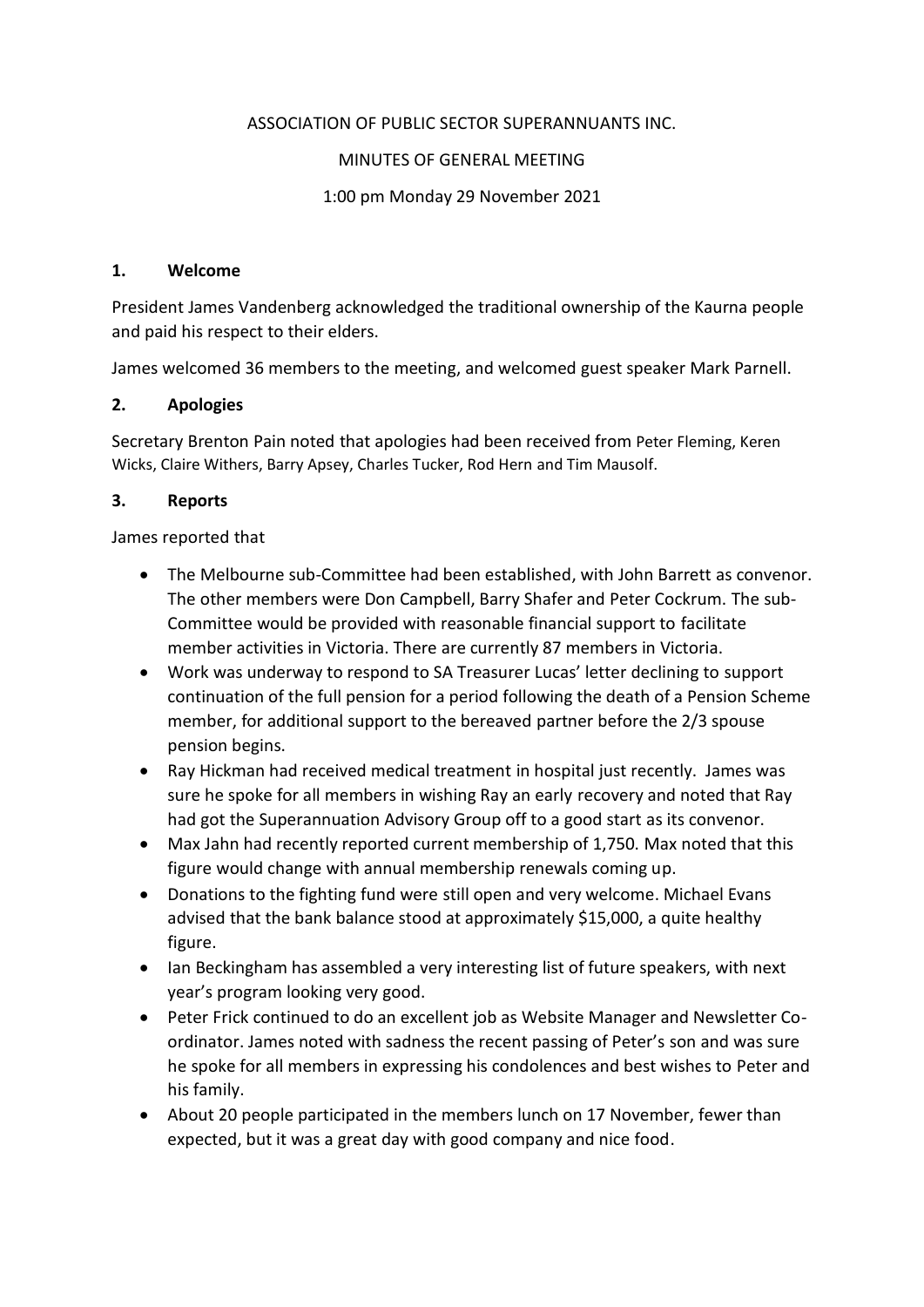Nominations for the Committee in 2022 were now open with the AGM coming up in February, and Secretary Brenton Pain would be standing down. James encouraged members to nominate for the Committee, not necessarily as Secretary, pointing out that if the numbers are not on the Committee the Association will fall short of what it wants to achieve.

# **4. Guest Speaker: Mark Parnell**

Brenton introduced former Member of the Legislative Council Mark Parnell with some brief biographical information.

Mark addressed the meeting on the topic "A View from the Cross-bench", discussing how things really work in Parliament, and how people in the community sector can effectively engage with Members of Parliament. Mark commented that Ray Hickman was a "frequent flyer" in engaging with MPs and said that he was sorry to hear that Ray had been unwell.

Mark Parnell explained that everyone comes to Parliament with some baggage, and outlined some aspects of his experience over 15 years with the Environmental Defenders Office, working as a pro-bono solicitor for conservation groups. A big win in a long court case had been negated one week later when the government simply changed the law, and excluded any appeals mechanism. That had been a watershed moment, prompting the decision to look for a seat in Parliament.

Since retiring from Parliament Mark has been looking after family matters, re-acquainting himself with observing and photographing wildlife, and working on civics education: how the relationship between the legislature, executive, judiciary and public service really works, and how the community can achieve what it wants to achieve.

Mark explained that South Australians should be grateful for an active crossbench, less interested in point-scoring and "gotchas", noting that neither Liberal nor Labor had controlled the upper house since the 1970s.

Mark discussed the planning and development system in South Australia. On his election he was the only qualified planner in Parliament. He illustrated with examples the trend over the past 20 years for South Australians' rights to engage in the planning process to be eroded. One example was the government's outsourcing of planning for Mt Barker's development to the same consultants working for the developer. Mark explained that SA land use planning had in many ways become a box-ticking exercise, and the pervasive attitude in the planning department that the community was there to be tolerated.

Mark Parnell offered some direct advice on lobbying.

- The starting point is to clearly know what you want.
- It is important to recognize that just presenting a good argument is not enough.
- Give real examples that evoke a human response, such as the image of the squashed bird when campaigning for 4wd vehicles to be excluded from beaches when seabirds are nesting season.